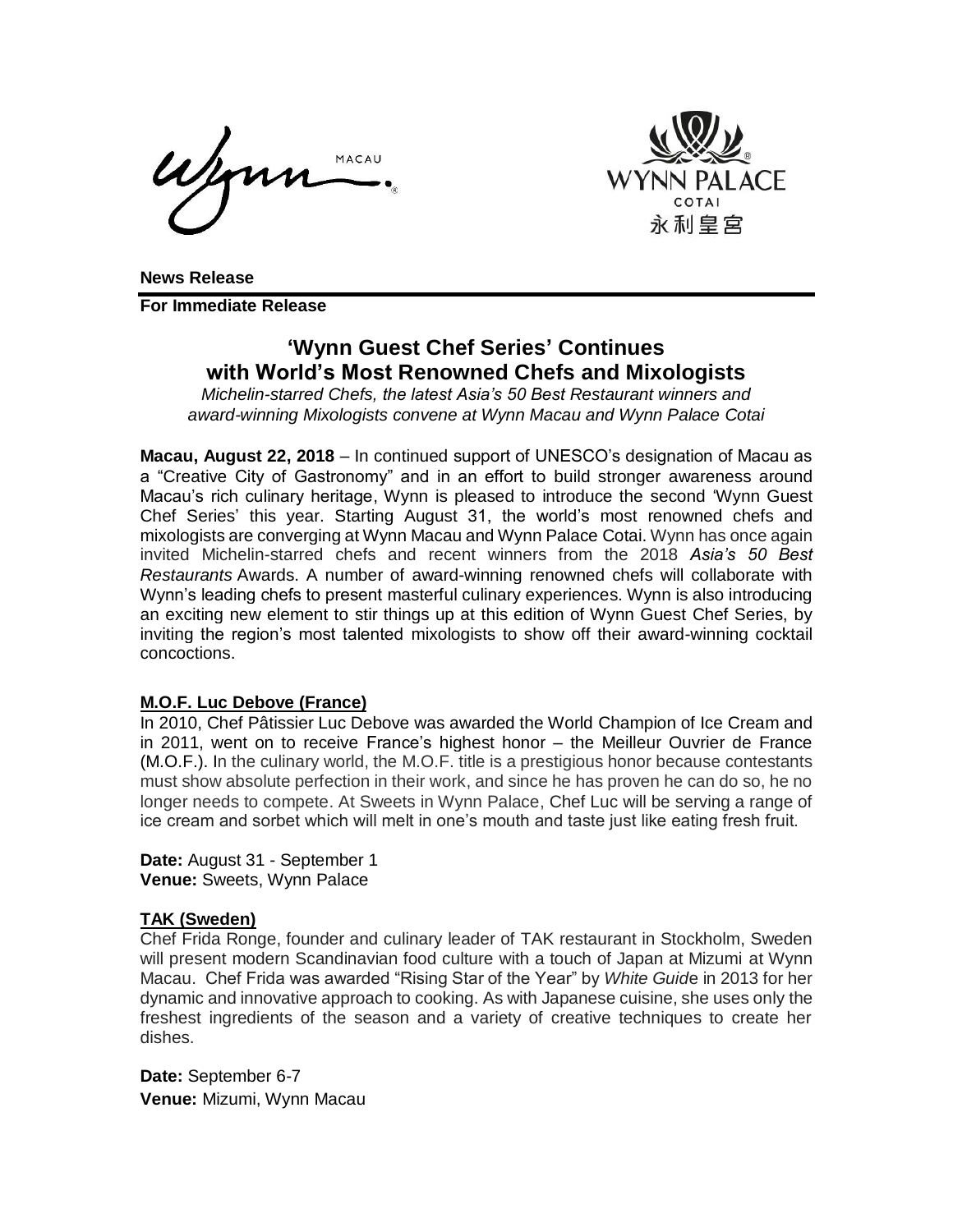## **The Bridge (China)**

Renowned for his perfection in the kitchen and innovative spin on Sichuan cuisine, Chef André Chiang has received two prestigious accolades this year alone – *The Diners Club Lifetime Achievement Award* from the 2018 *Asia's 50 Best Restaurants* Awards and *The 15 Most Influential Chefs of the Next Decade* by *Elite Traveler*. As the Creative and Culinary Director at The Bridge in Chengdu, his next goal is to break conventional perceptions about Sichuan food and transform it into one of the world's leading cuisines. He and his team of talented chefs will reveal the extraordinary flavors of Sichuan cuisine in a remarkably creative way at Andrea's.

**Date:** September 21 **Venue:** Andrea's, Wynn Palace

# **Jackie Lo (Hong Kong)**

Hong Kong mixologist Jackie Lo is the first Chinese bartender to be invited to perform at Moskovsky, one of Moscow's most famous bars, and she has won numerous awards from bartending competitions both at home and abroad. In September, Jackie will be on stage at il Teatro, where she will impress as she pours, shakes and stirs her cocktail creations.

**Date:** September 27-28 **Venue:** il Teatro, Wynn Macau

## **Sushi Zen (Japan)**

Chef Tsutomu Shimamiya, Master of Sushi for Mizumi of Wynn Macau and Wynn Palace will join Executive Chef Min Kim at Mizumi in Wynn Palace to present the most authentic of Japanese cuisine. Chef Shimamiya founded "Sushi Zen", a Michelin two-starred restaurant in Hokkaido back in 1971. He devoted his life to studying traditional sushi techniques and was awarded the national "Master Contemporary Craftsman" award for professional achievement. This award is usually only granted to scientists, and Chef Shimamiya is one of just two sushi chefs to have ever received this honor.

**Date:** October 18-19 **Venue:** Mizumi, Wynn Palace

## **The House Restaurant, Greenhouse Restaurant and Chapter One Restaurant (Ireland)**

A trio of Ireland's leading Michelin-starred chefs – Chef Kwanghi Chan of The House Restaurant, Chef Mickael Viljanen of Greenhouse Restaurant and Head Pastry Chef Darren Hogarty of Chapter One Restaurant – will soon be at Wynn Macau's il Teatro restaurant to showcase the best flavors of Ireland. "We are three chefs with very different backgrounds, but we are united by the same passion and commitment for exceptional Irish ingredients," says Chef Kwanghi Chan, who has brought this team together, and aims to take guests on a journey through Ireland's landscape and produce.

**Date:** October 25-26 **Venue:** il Teatro, Wynn Macau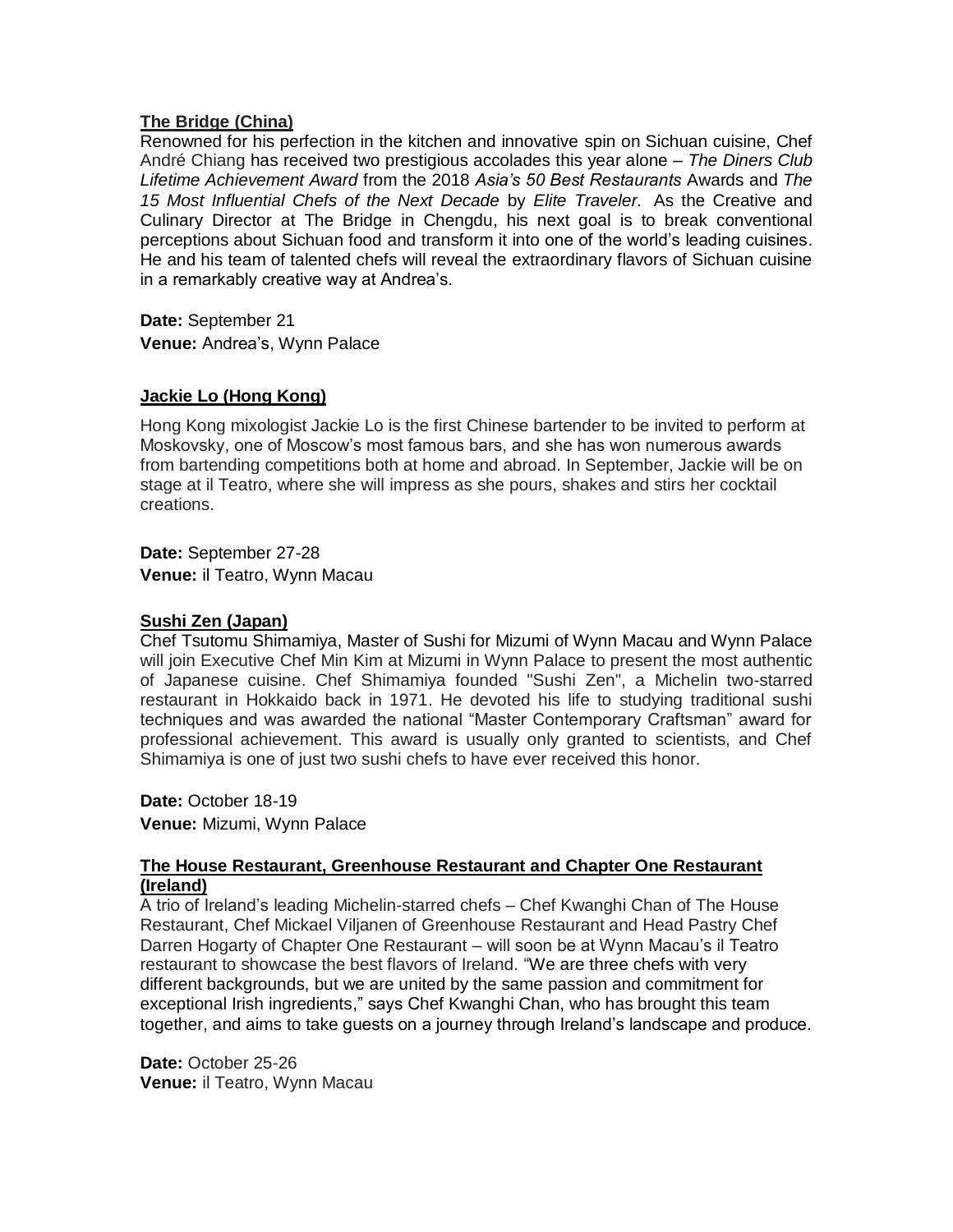## **Sühring (Thailand)**

Twin German brothers, Chef Mathias Sühring and Chef Thomas Sühring are the founders of Sühring in Bangkok, a one-starred Michelin restaurant and recently listed No 4 in the 2018 *Asia's 50 Best Restaurants* Awards. Sühring showcases the best of modern German fare inspired by childhood memories, family recipes and years of travelling experience combining the essence of traditional dishes with contemporary Central European influences. The energetic chef duo will share the very best of Germany at SW Steakhouse.

**Date:** November 1-2 **Venue:** SW Steakhouse, Wynn Palace

#### **Ishigaki Yoshida (Japan)**

Chef Junichi Yoshida, Master of Teppanyaki for Mizumi at Wynn Macau and Wynn Palace will present authentic Japanese teppanyaki at the Michelin two-starred Mizumi at Wynn. The Ishigaki Yoshida restaurant opened by Master Yoshida has received one Michelin star from the *Michelin Guide Tokyo*. He insists on using only the finest ingredients, and the name of his restaurant, "Ishigaki", refers to Ishigaki island, famed for its superb kuroge wagyu beef.

**Date:** November 22-23 **Venue:** Mizumi, Wynn Macau

#### **Janes & Hooch (China)**

For three consecutive years, Janes & Hooch has been recognized by the *Asia's 50 Best Bars* awards, and remains the only bar in Beijing to have received such an honor. On behalf of Janes & Hooch, award-winning mixologist Jamie He will introduce her new cocktail creations featuring the flavors of Macau and Beijing.

**Date:** November 23-24 **Venue:** Wing Lei Bar, Wynn Palace

## **Lanting Thirteen Chefs (China)**

Renowned Chef Lan Ming Lu from Lanting Thirteen Chefs restaurant in China's Sichuan province, will partner with Master Liu Guo Zhu of the Michelin two-starred Golden Flower restaurant at Wynn Macau to present authentic Sichuan cuisine. Lanting Thirteen Chefs restaurant has been one of the 50 most influential restaurants in China for five consecutive years. Chef Lan hopes to change people's perceptions about Sichuan food and "return to the authentic flavors of Sichuan cuisine" because it is not always spicy. In doing so, he combines the flavors of Sichuan with ingredients from all around the world to create uniquely Sichuanese cuisine.

**Date:** December 3-4 **Venue:** Golden Flower, Wynn Macau

For dining enquiries and reservations at Wynn Palace, please call (853) 8889 3663. For more details, please visit<https://www.wynnpalace.com/en> or call (853) 8889 8889.

For dining enquiries and reservations at Wynn Macau, please call (853) 8986 3663. For more details, please visit <https://www.wynnmacau.com/en> or call (853) 2888 9966.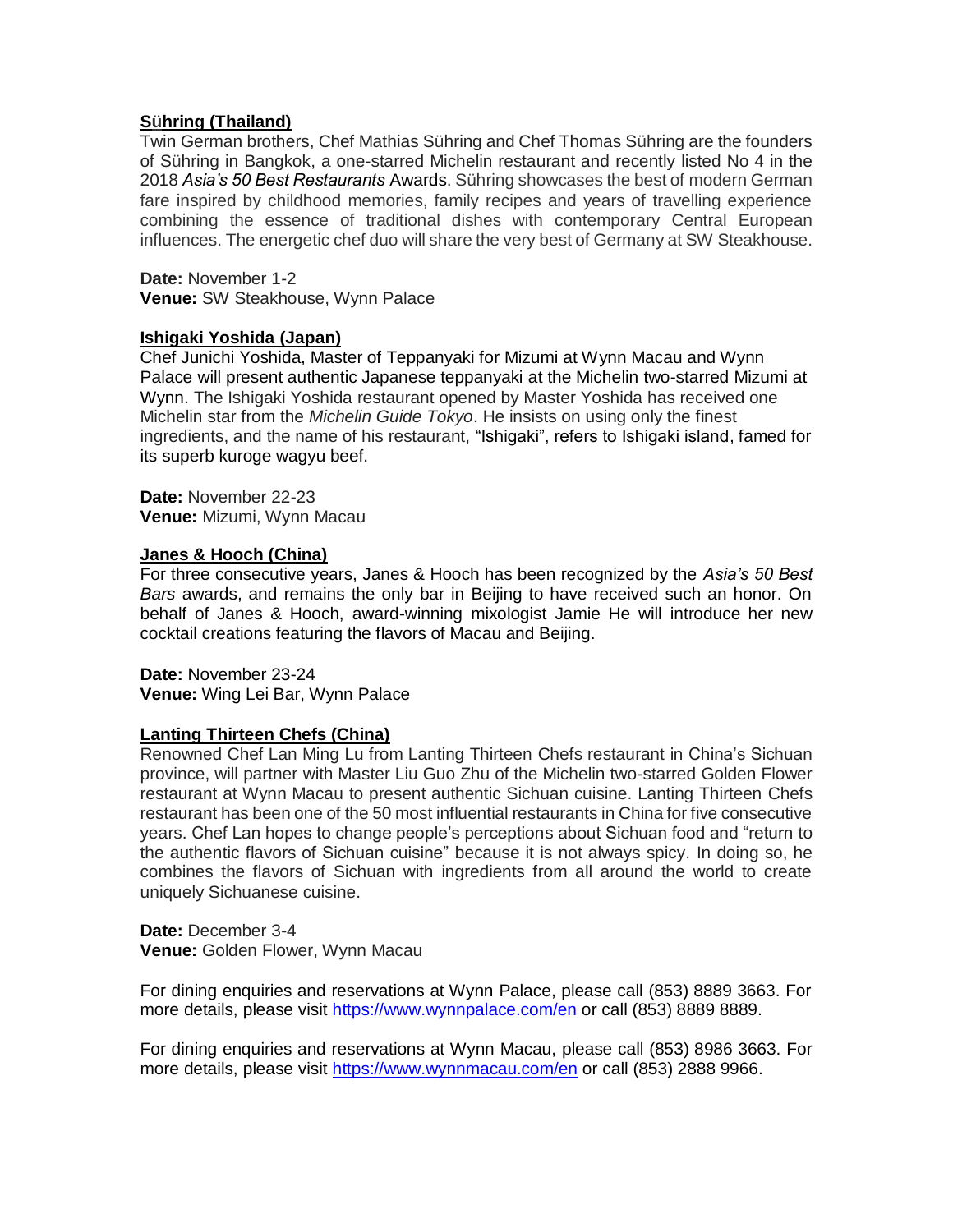## **Media Photos**



**From left to right (first row):** World Champion of Ice Cream Chef Pâtissier Luc Debove; Chef Frida Ronge and founder of TAK; Chef André Chiang, Creative and Culinary Director for The Bridge; Master of Sushi Chef Tsutomu Shimamiya and founder of Sushi Zen; Master of Teppanyaki Chef Junichi Yoshida and founder of Ishigaki Yoshida and award-winning Hong Kong Mixologist Jackie Lo.

**From left to right (second row):** Chapter One Restaurant Head Pastry Chef Darren Hogarty, The Greenhouse Restaurant Chef Mickael Viljanen, The House Restaurant Chef Kwanghi Chan, Sühring Founders and Twin Chefs Thomas Sühring and Mathias Sühring, Lanting Thirteen Founder Lan Ming Lu and Janes & Hooch Mixologist He Dan (Jamie He).

#### **ABOUT WYNN MACAU**

[Wynn Macau](http://www.wynnmacau.com/) is a luxury hotel and casino resort in the Macau Special Administrative Region of the People's Republic of China with two iconic towers featuring a total of 1,008 spacious rooms and suites, approximately 273,000 square feet of casino space, over 59,000 square feet of [retail space,](http://www.wynnmacau.com/en/shops) eight casual and fine dining [restaurants,](http://www.wynnmacau.com/en/restaurants-n-bars) two [spas,](http://www.wynnmacau.com/en/facilities-n-spas) a [salon](http://www.wynnmacau.com/en/facilities-n-spas/the-salon) and a pool. The resort proudly boasts three distinct [entertainment](http://www.wynnmacau.com/en/shows) experiences, including Macau's only choreographed [Performance Lake,](http://www.wynnmacau.com/en/shows/performance-lake) blending lofty plumes of water, gracefully choreographed music from Broadway tunes to renowned Chinese songs, powerful LED lights and fire effects.

Wynn Macau is operated by international resort developer [Wynn Resorts,](http://www.wynnresorts.com/) recipient of more [Forbes Travel Guide Five Star Awards](http://www.forbestravelguide.com/about/awardwinners) than any other independent hotel company in the world. Wynn Macau continues to hold the distinct honor of being the only resort in the world with 8 Forbes Five-Star Awards for two consecutive years. Wynn Macau opened on September 6, 2006 and its second tower – Encore opened on April 21, 2010. For more information on Wynn Macau, visit [http://www.wynnmacaupressroom.com.](http://www.wynnmacaupressroom.com/)